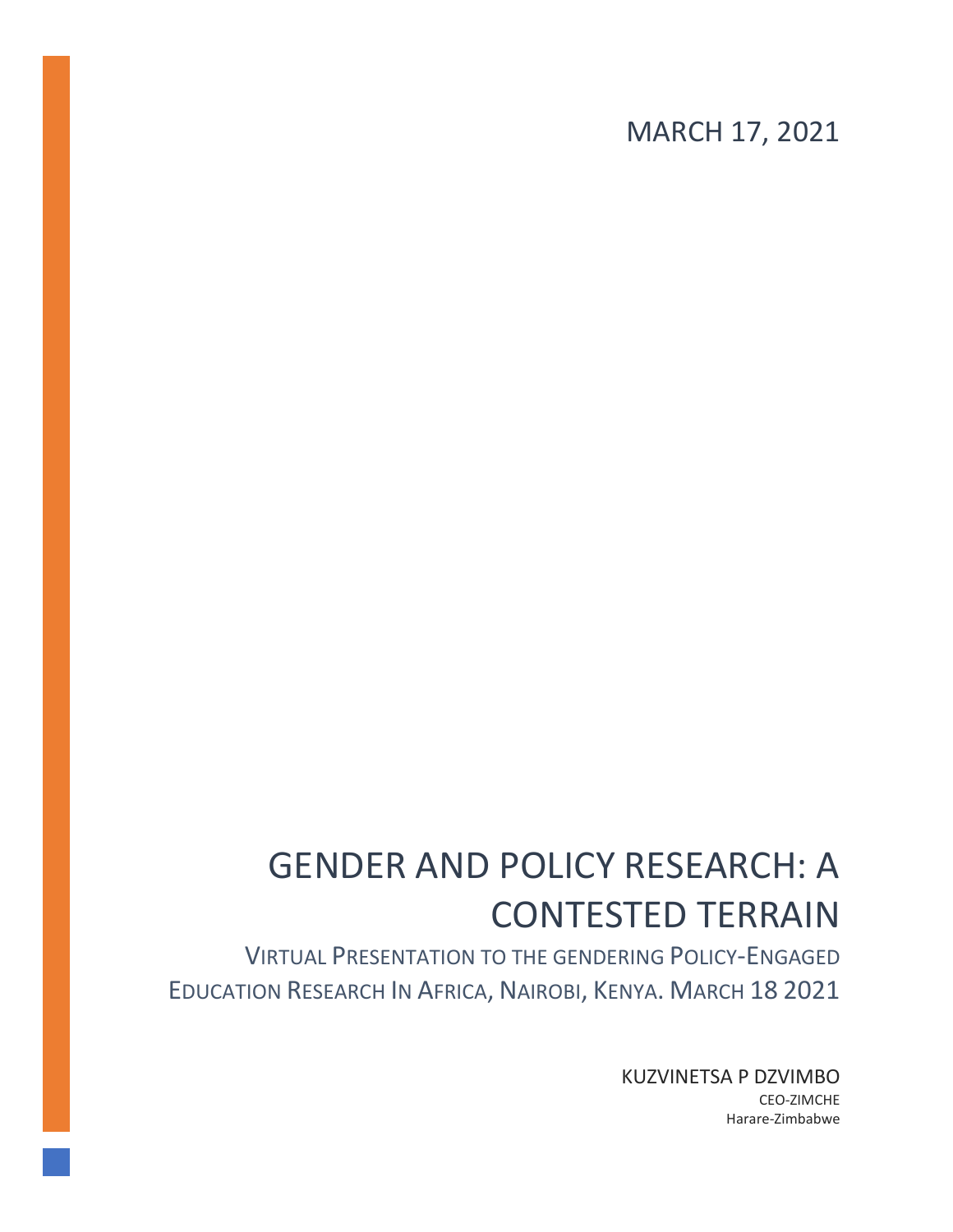## **Introduction**

The gender and research policy nexus are a highly contested terrains globally on the basis of gender itself, politics, culture, economics, and one's location in our developing societies in particular. According to Gumisai Mutume (2005):

*"For many African women, the Beijing platform and the various international instruments their governments have signed have yet to translate into positive changes in their daily lives. They remain at the bottom of the social hierarchy, with poor access to land, credit, health, and education. While some of the agreements that African governments have ratified enshrine property and inheritance rights, in most countries' women are denied those very rights".*

The poverty and plight of women in Africa has been well documented especially by research from multilateral organizations such as the United Nations, The World Bank, UNICEF, UNESCO, and the bilateral organizations such as CIDA, SIDA, NORAD, the W. K. Kellogg Foundation, and for us in Africa by the African Union and its various agencies. At a national level there is a lot of policy research that focuses on the plight of women and the girl child. A lot of research that has examined the plight of women and the girl child has also been done in most countries in Africa by Non-Governmental Organizations (NGOs), civil society and governments themselves.

## **A brief on the essence of ideological and epistemological contestations**

Ideologically and epistemologically, this form of gendered education policy-oriented research from such organizations, or governments, and even our universities has been heavily influenced by positivism; the ideological, racial, gender, and epistemological predilections of the knower or researcher who in most cases was a man and at the beginning, always coming from the global north. The situation has now changed, and I want to join others in accentuating the role of women in policy-oriented research.

This is why for me "gendering policy-engaged research in education" or indeed any other human, social, physical or natural science field is a contested terrain because for a long time, policy research in education did not accentuate or privilege issues related to women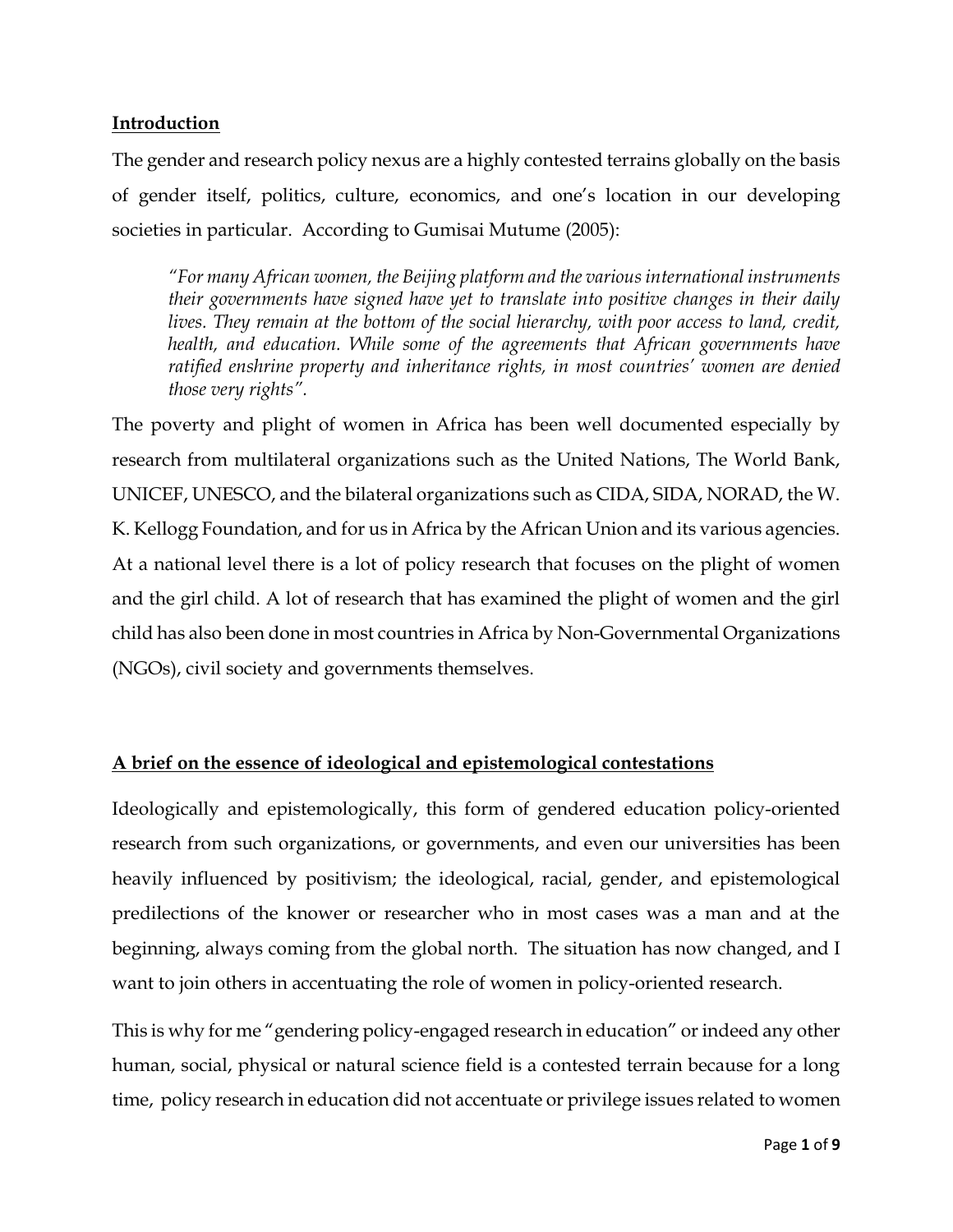or the girl child. This was due largely to the ideological, ontological, epistemological, and theoretical constructs that were used by various researchers. As Peter Berger and Thomas Luckman (1967) argued in their classic and seminal work: The Social Construction of Reality, "our social world is negotiated, organized, and constructed by our interpretations of what is happening around us".

The policy research from us, our institutions, and most donor agencies has been accompanied by implicit or explicit arguments for social justice and social change. As argued by Kurana Chanana (2006:269):

*"The gendered impact of such changes deserves attention if the goal of social change and gender equity is to be achieved. Effectively, the study of gender is the study of inequality and social difference".*

The family and educational institutions from primary to the tertiary level are key sites for social reproduction which "communicate the binary opposition of femininity and masculinity". This in my view is partly the origin of a gendered policy-engaged education research in Africa. This is not to obfuscate the view that, they are also sites of contestations on the basis of gender, class, ethnicity, language, political affiliation and even regionalism. Our education institutions, government departments and civil society are heavily implicated in this process which is also reflected in educational policies across the continent. This is not to mystify the existence of oppositional discourses in and outside our education institutions and the educational policy research environment in particular.

## **The need for critical researchers**

What is required are critical researchers who approach a gendered education policy research nexus, and praxis from a critical perspective in terms of their knowledge base and trajectory. Therefore, as opined by Saleem Badaat, (2006:90)

*"Critical researchers are actors who frame their knowledge production using critical theoretical discourses".*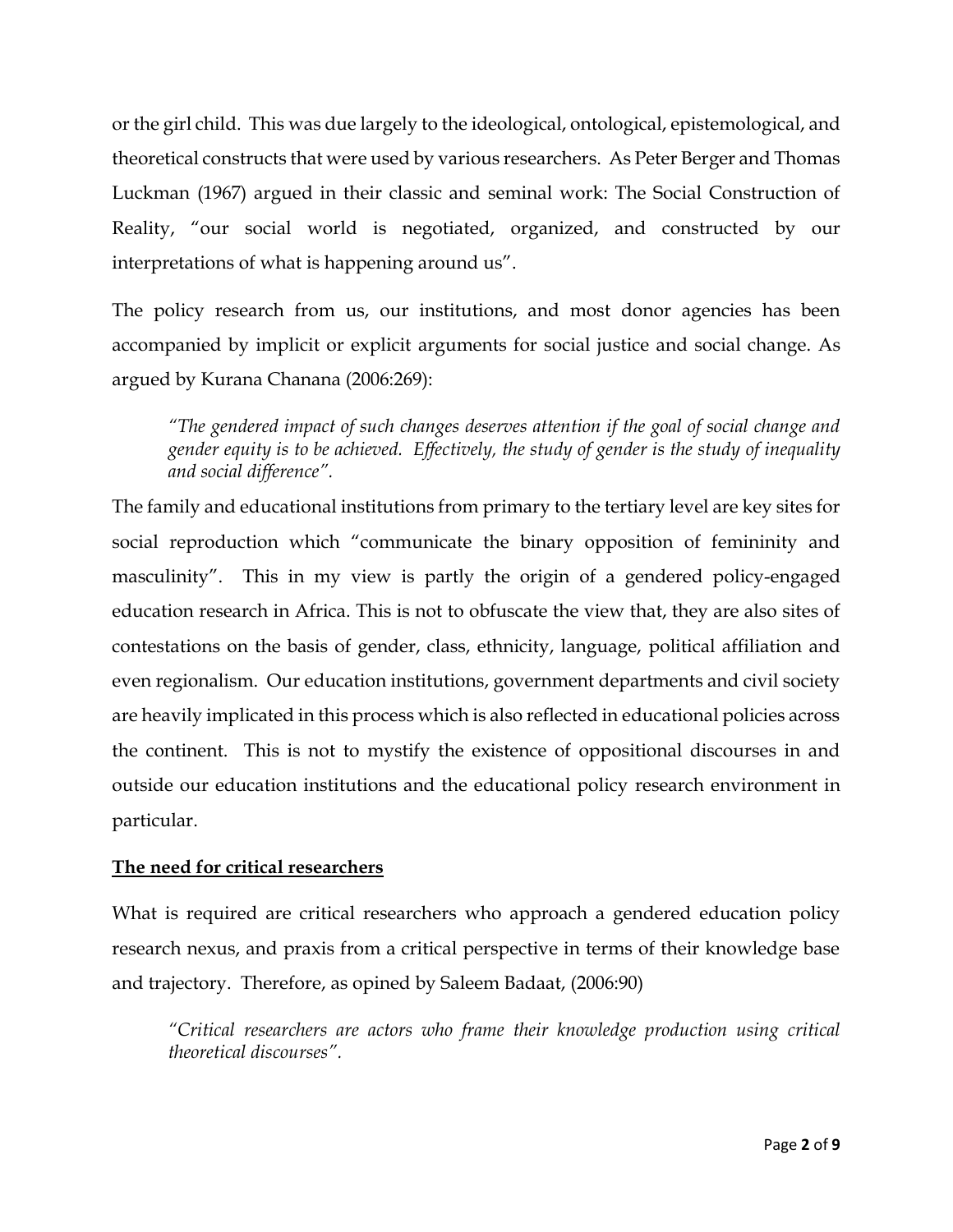Ideology critique is central to critical reflection as far as a gendered and engaged education policy research agenda and discourse practice on the African continent is concerned. Hence reflexivity in our work as education policy researchers is critical so that we do not reproduce policy-oriented research that continues to perpetuate the inequalities in our societies especially those based on gender. Critical reflection as argued by Brookfield (2000:131):

*"Focuses on making explicit and analyzing that which was previously implicit and uncritically accepted".*

This aspect in my view talks to education policy research that seems to perpetuate gender inequalities in our societies. The role of a critical researcher and organic intellectual must be different and oppositional to the dominant discourses. According to Peter Mayo (2013:52) critical researchers in a gendered educational policy engaged research endeavour and project:

*"Must recognize that being a migrant constitutes only one aspect of the persons multiple subjectivities and the culture of origin intersects with a variety of other cultures that emerge from other aspects of the person's identity, namely cultures related to gender, class, race/ethnicity, sexuality, age, religion; the term multiculturalism".*

What is being argued for is that, education policy researchers whose focus is on eliminating gender disparities must see themselves as organic intellectuals *a la* Gramsci who are located in an African, regional, and global context. Therefore, they must be sensitive to issue of power, gender, race, and class that seem to be the basis of a gendered education research policy praxis which marginalizes certain groups in our societies especially girls and women. As Giroux cogently argues, (1988:105).

*"The complexity of human behavior cannot be reduced to merely identifying the*  determinants, whether they be economic modes of production or systems of textual *signification".*

Hence the need to develop gendered education research policies that reverse these stereotypes of girls and women as inferior to boys and, or men. This is one of the best ways to develop and proffer a counter hegemonic discourse to a gendered education policy research agenda on the continent which continues to reproduce inequalities based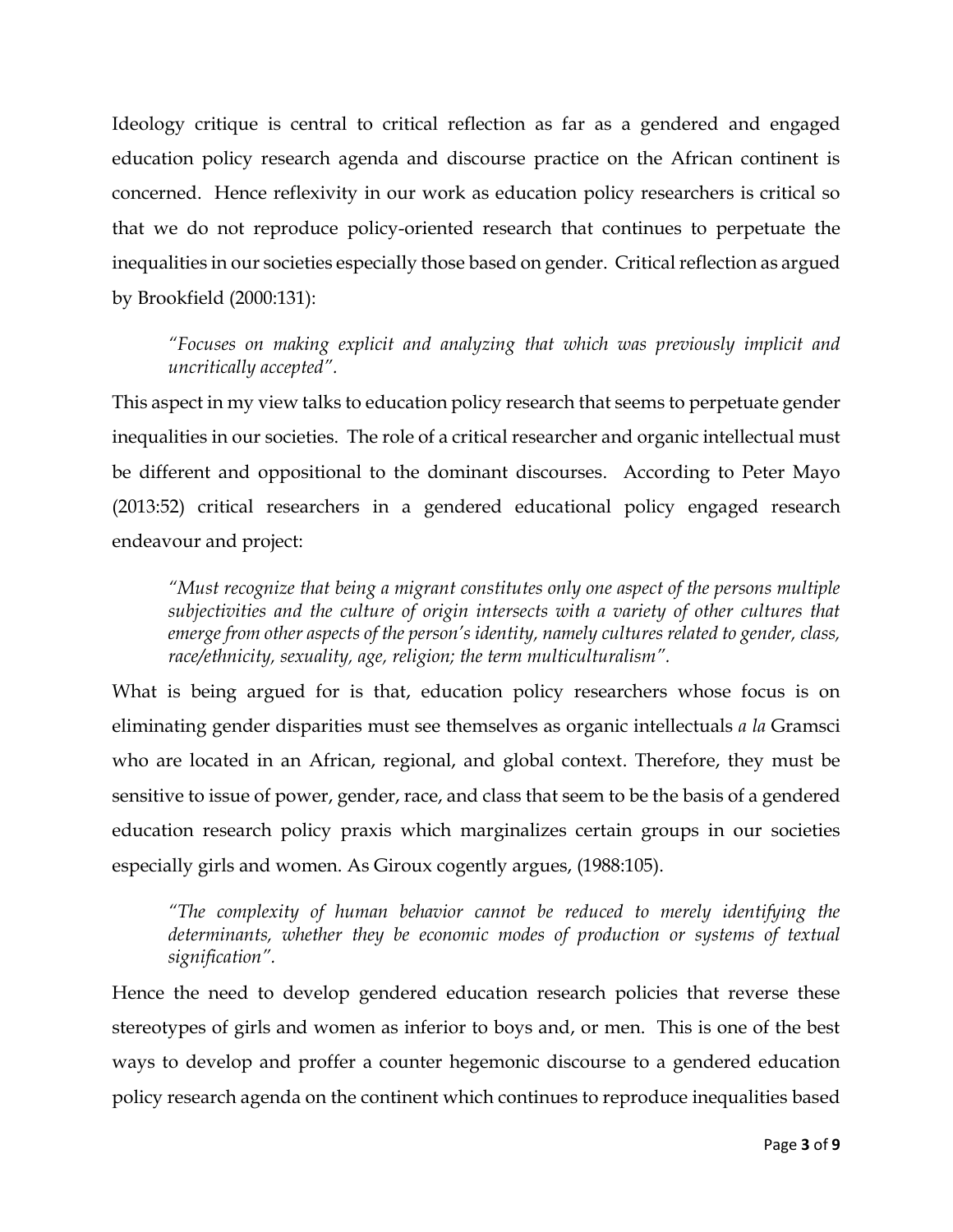on gender. Social science policy-oriented research if approached from a perspective that is transformative epistemologically can help in solving the issues of gender discrimination that emerge in the context of social transformation on the African continent.

# **The quest for a critical and emancipatory perspective to a gendered educational policy research agenda**

Critical education policy researchers are concerned with how science enters the public debate and not just the policy research realm that is of concern in this virtual seminar. To achieve this oppositional discourse, engaged education policy researchers in Africa must be organic intellectuals and researchers who are concerned with issues of gender and social inclusion of marginalized groups in our societies. They must reflexively take a step back in the research process and question their epistemological predilections and positions which undergird their research methodologies; how they frame the research agenda; the type of questions they ask; methodologies of data collection; frameworks for data analysis; and eventually how data is interpreted and used to frame a gendered education policy for the benefit of our societies as a whole especially girls and women.

What we are arguing for is an insertion of a <u>multi, intra, and transdisciplinary</u> approaches to gendered education policy research. This stance helps us to locate our education policy research agendas in several disciplines. This is one of the best ways in which we, as organic intellectuals involved in gendered educational policy research can be involved in ideology critique and unmask the subaltern racial, political, economic, and ideological interests that underlie the ostensibly "neutral and objective" formulations of science, politics, economics, culture and even the research process itself as cogently argued by Willis (2007:48).

We have to acknowledge that, our knowledge base, our ideological and philosophical predilections influence the manner in which we conduct education policy research and even interpret our results of the research process. Our approaches are never ahistorical,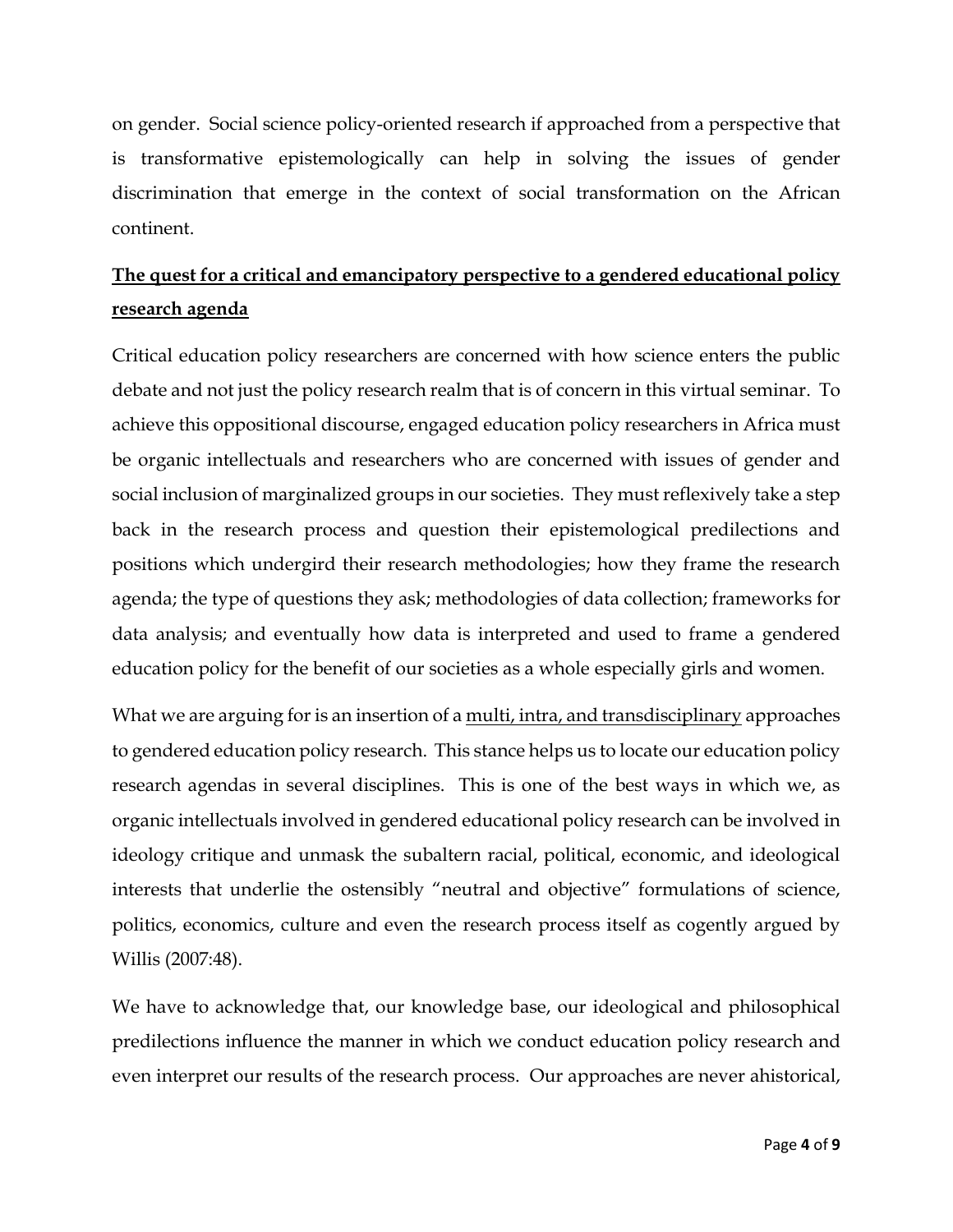apolitical and neutral as positivism would have us believe in the primacy of objectivism which posits that "social phenomena confront us as external facts that are beyond our reach or influence" as noted by Bryman (2012:32). We need to consider adopting a postmodern and interpretative approach to gendered educational policy research because its project is a move away from a "method centeredness to a discursive practice". As cogently argued by Willis, et. al. (2007: 56):

*The research process is not a mapping of some objective social reality; research involves a co-constitution of the objects investigated, with a negotiation and interaction with the very objects studied."*

They argue for the adoption of narrative, and hermeneutical research approaches that deconstruct hegemonic discourse practices that are embedded in the so called "objective" science germane to positivism. This is where feminist approaches to gendered educational policy research are essential in this project because they are reflexive in their methodology, and analysis and interpretation of research results. It helps the researcher and policy makers to understand and unmask the hidden ideologies and prejudices that undergird research that is generally termed as "objective" and neutral. As such, our education policy research must result in an emancipation of oppressed groups of people especially girls, women, the urban, and rural poor; and those that are physically and mentally challenged. This is the primacy of a critical emancipatory action research agenda germane to the Freirean transformative and emancipatory research agenda whose objective is to "*contribute towards the transformation of communities and deepen ones insights into the politics of knowledge"* as argued by Mayo (2013:54) when he discusses the primacy of the Freirean pedagogy of praxis.

If applied to a gendered education policy research, then the research process and method that we are arguing for "involves a recourse to theory but which entails an authentic notion of dialogue in which the subject of inquiry is the focus of collective coinvestigation" as opined by Mayo (2013:73). In my view, we must always involve and locate in the center the so called subject of a gendered policy research especially in our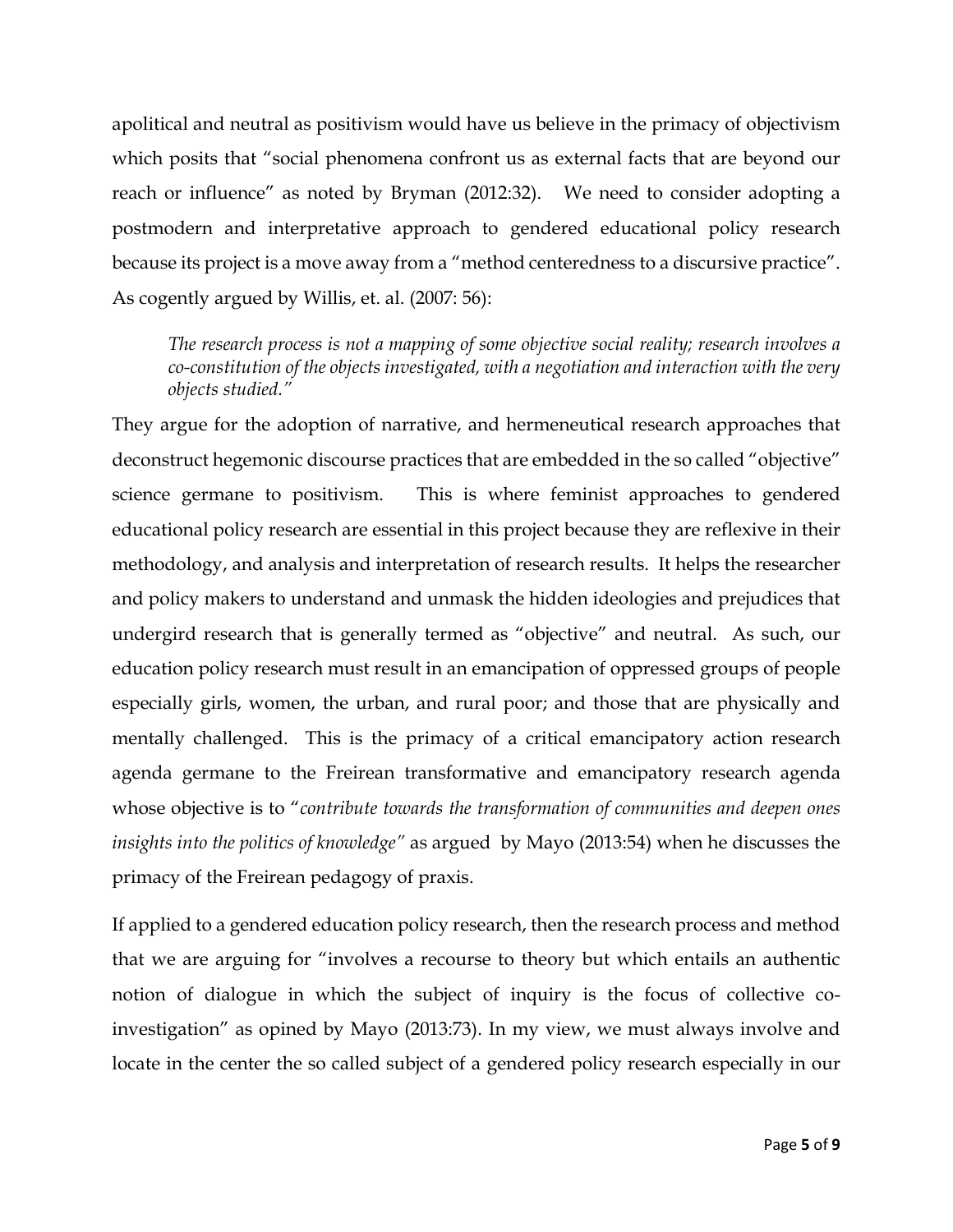African context where women and girls have been marginalized and oppressed for a long time by research that was supposedly neutral and objective.

## **The quest of a de-colonial epistemic research agenda**

I am arguing for a gendered education policy research agenda that we co-construct with participants. It must be emancipatory and transformative so that we continually "*question technocratic, positivistic and linear typologies of research use, and proposed to move towards more participative, context-sensitive and iterative models"* as argued by Solinis and Baya-Laffite (2011:106). I do not think that we can achieve this objective if we do not engage in what Ramon Grosfoguel (2007) and our own Zimbabwean social scientist Sabelo Gatsheni Ndlovu regard as an "epistemic decolonial turn". This is a quest by social scientists from the global south to "epistemologically transcend, decolonize the western canon and epistemology" as advocated for by Grosfoguel (2007:211).

The de-colonial epistemic project is concerned with the "de-colonisation of knowledge (which) requires us to take seriously the epistemic perspective/cosmologies/insights of critical thinkers from the global south thinking from and with the subalternized racial/ethnic/sexual spaces and bodies" as argued by Grosfoguel (2007:212). According the de-colonial epistemic project and thought, we (as Africans) must move away from the Western canon of thought and the reproduction of domains of thought and practice a coloniality of power/knowledge. His argument which we agree with, is for the insertion of a radical de-colonial critical theory in our social science and in particular a gendered education policy research project that has the power towards the emancipation of oppressed and the poor from the global south especially women and girls and those in our *favelas, Kiberas,* and rural areas.

## **Conclusion**

We cannot conclude this discussion without refereeing to the deleterious impact of the COVID-19 pandemic on our societies and education in particular-which includes gendered education policy research. Before the next normal "arrives", we must re-think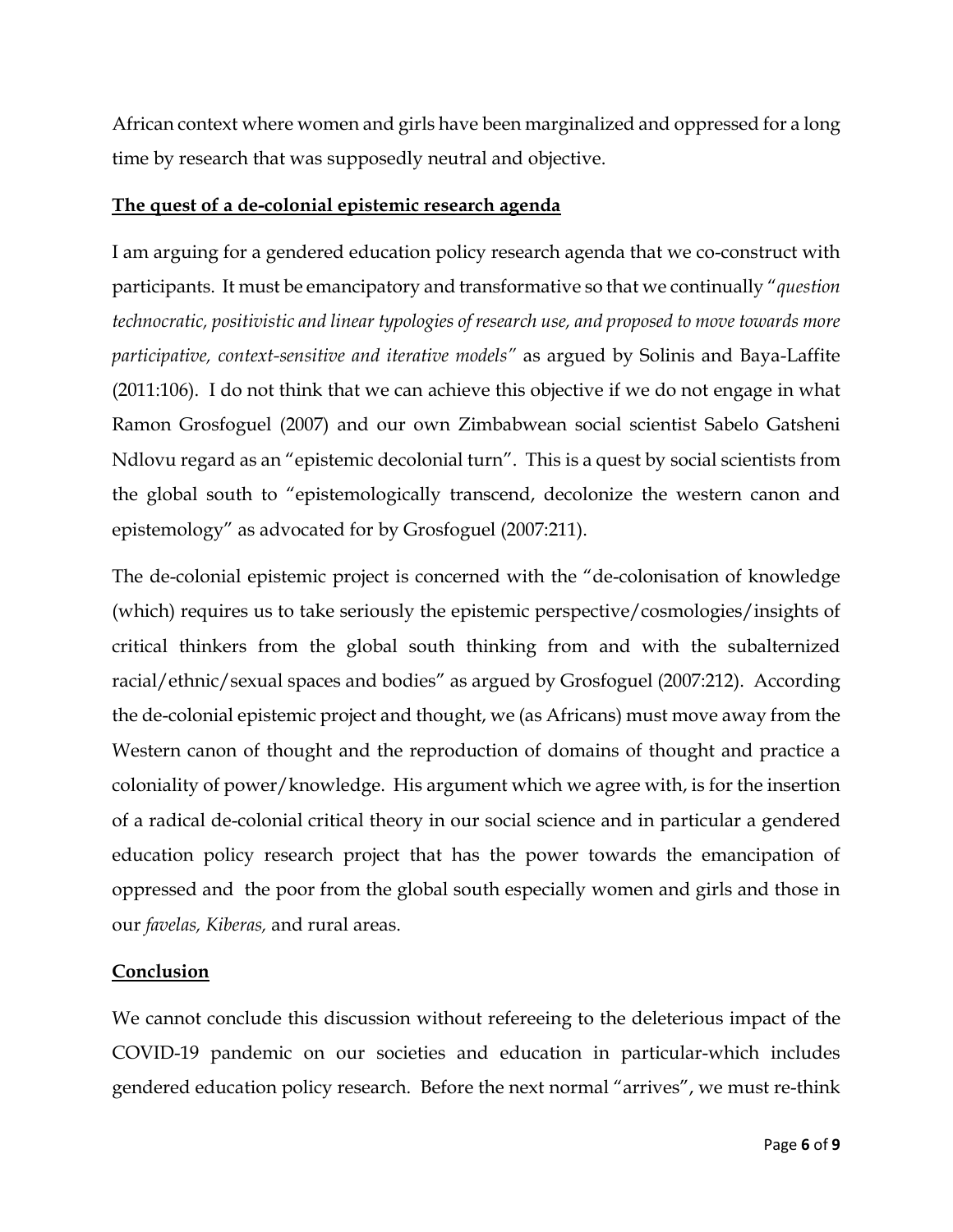the way we think about higher education in general and gendered education policy research in particular. As argued by Boggs *et al* (2021:1-7), we must transform higher education for the long term to anticipate the advent of the next "normal". We need to develop data-driven organizational base lines, create a sense of urgency for bold action and develop research and operating models for the next post COVID-19 new normal. Since we are concerned with knowledge generation, I am arguing for a more nuanced understanding, promotion, and thinking about the nature, form and orientation of knowledge that undergirds our gendered education policy research on the African continent.

As organic intellectuals, we must re-configure and transform our research methodologies to suit the new normal and base our questions on the needs of our societies. We can no longer ignore the digitally enabled productivity gains that have been ushered into our lives by the Fourth Industrial revolution. As Achille Mbembe (2015:vii) argues in his book On the Post Colony:

*"… we must be attentive to the multiplicity of holes that constantly eat away at power. Penetrate it, drain it, dry up its flows without this necessarily resulting in any enhancement of life potential".*

This in my view is one way in which Franz Fanon's "Wretched of the Earth" can reclaim and appropriate the gendered education policy research in our institutions and countries. Colleagues, as argued by Homi K. Bhaba (1994: 251):

*"The post-colonial perspective forces us to rethink the profound limitations of a consensual and collusive liberal sense of cultural community. It insists that cultural and political identity are constructed through a process of alterity. Questions of race and cultural difference overlay sexuality and gender and over determine the social alliances of class and democratic socialism. The time for assimilating minorities to holistic and organic notions of cultural value has dramatically passed".*

This for me is a project that all organic intellectuals must be involved in so that we reclaim the gendered educational research discourse practices.

I would like to end with a provocative poignant quote from Sabelo J. Gatsheni Ndlovu: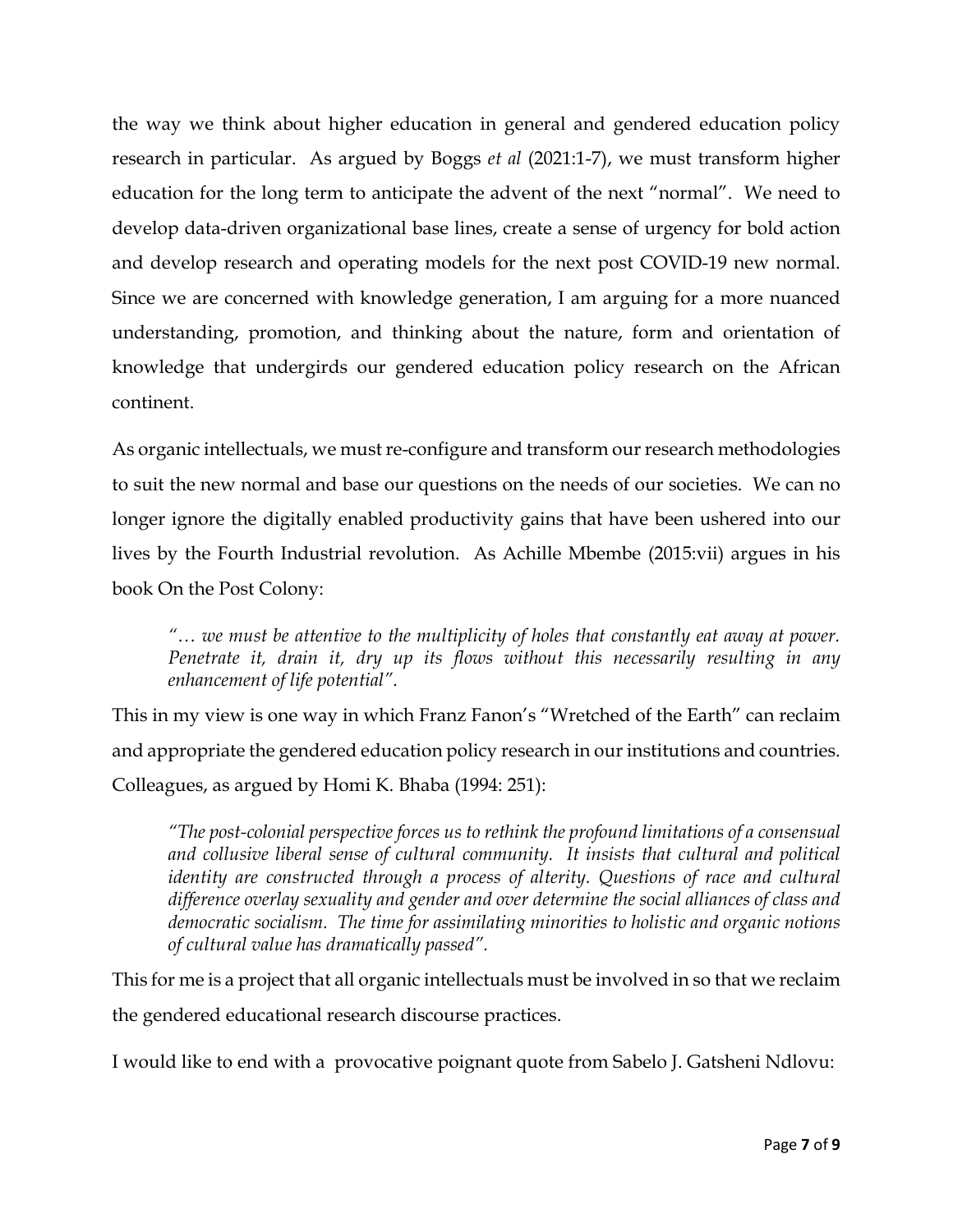• **"Coloniality, as other scholars have correctly termed it, is a death project. Decolonization is what I call a theory of life."**